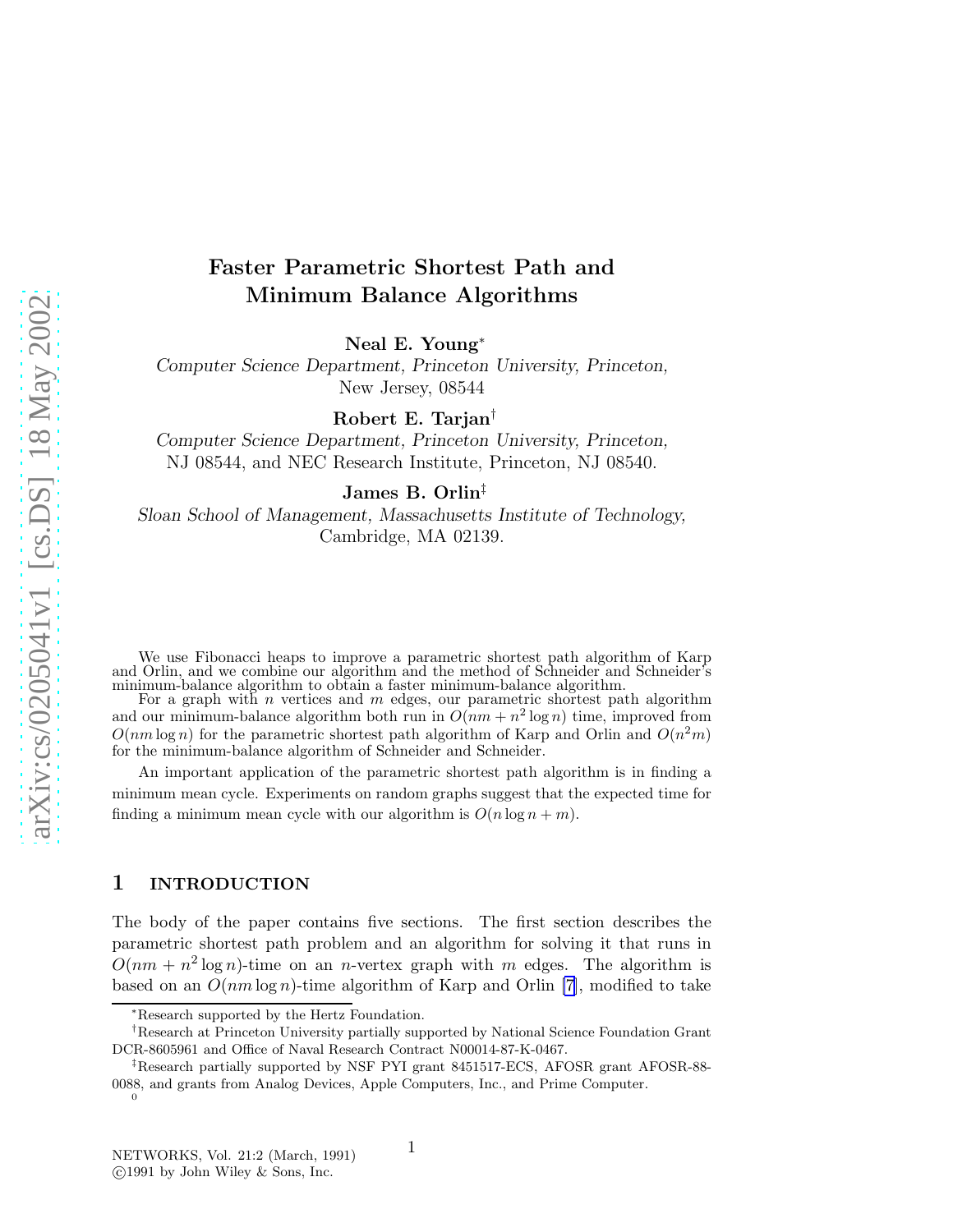<span id="page-1-0"></span>advantage of the Fibonacci heap data structure of Fredman and Tarjan[[2\]](#page-15-0). The second section describes the minimum mean cycle problem and how the parametric shortest path algorithm can be used to solve it.

The third section describes the minimum-balance problem and an algorithm for solving it that runs in  $O(nm + n^2 \log n)$ -time. The algorithm combines the method of Schneider and Schneider [\[11](#page-16-0)], which yields a straightforward  $O(n^2m)$ time algorithm for the problem, with the parametric shortest path algorithm.

The fourth section describes the results of implementing the parametric shortest path algorithm for finding a minimum mean cycle and running it on random graphs. The results suggest that the expected time for the parametric shortest path algorithm to find a minimum mean cycle is close to  $O(m+n \log n)$ , and that even for small graphs the algorithm is faster than the  $O(nm)$ -time algorithm of Karp [\[6](#page-16-0)].

A solution to the parametric shortest path problem is given by a sequence of trees, which our algorithm generates but does not store. The final section discusses how the trees may be implicitly stored so that any tree in the sequence can be generated quickly. Also considered in the final section are generalizations of the problems to which our algorithms still apply.

## 2 PARAMETRIC SHORTEST PATHS

The parametric shortest path problem is a generalization of the standard singlesource shortest path problem in which some of the edge costs have a parameter subtracted from them. An instance of the problem is specified by giving a directed graph  $G = (V, E, c)$  with edge costs, a source vertex s with all vertices reachable from s, and a subset  $E'$  of the edges representing those edges whose costs have the parameter subtracted from them. Specifically, a particular value  $\lambda$  of the parameter yields the directed graph  $G_{\lambda} = (V, E, c - \lambda \delta_{E'})$  with edge costs, where  $(c-\lambda\delta_{E'})(e) = c(e)-\lambda\delta_{E'}(e)$ , and  $\delta_{E'}(e) = 1$  if  $e \in E'$  and 0 otherwise. (We adopt the convention that the parameter is subtracted so that influence of parameterized edges on shortest paths increases with the parameter.)

The problem is to determine a shortest path tree in  $G_{\lambda}$  for every  $\lambda$  such that shortest paths in  $G_{\lambda}$  are well defined. It is well known that shortest paths in  $G_{\lambda}$  are well defined if and only if  $G_{\lambda}$  contains no negative-cost cycle. Thus the problem is to determine a shortest path tree for each  $G_{\lambda}$  such that  $\lambda \in [-\infty, \lambda^*],$ where  $\lambda^*$  is as large as possible such that  $G_{\lambda^*}$  has no negative-cost cycle. If  $G_{\lambda}$ has no negative-cost cycle for all  $\lambda$ , then we take  $\lambda^* = \infty$ . In  $G_{\infty}$ , we take shortest paths to be those that are shortest in  $G$  among those that have the maximum number of parameterized edges. Similarly, if  $G_{\lambda}$  has a negative-cost cycle for all  $\lambda$ , we take  $\lambda^* = -\infty$ , and take shortest paths in  $G_{-\infty}$  to be those that are shortest in G among those which have the minimum number of parameterized edges.

A solution to the problem is given by a finite sequence of trees  $T_0, T_1, \ldots, T_k$ and a finite non-decreasing sequence of real numbers  $-\infty = \lambda_0 \leq \lambda_1 \leq \cdots \leq$  $\lambda_{k+1} = \lambda^*$  such that  $T_i$  is a shortest path tree in  $G_\lambda$  for all  $\lambda$  in  $[\lambda_i, \lambda_{i+1}]$ . A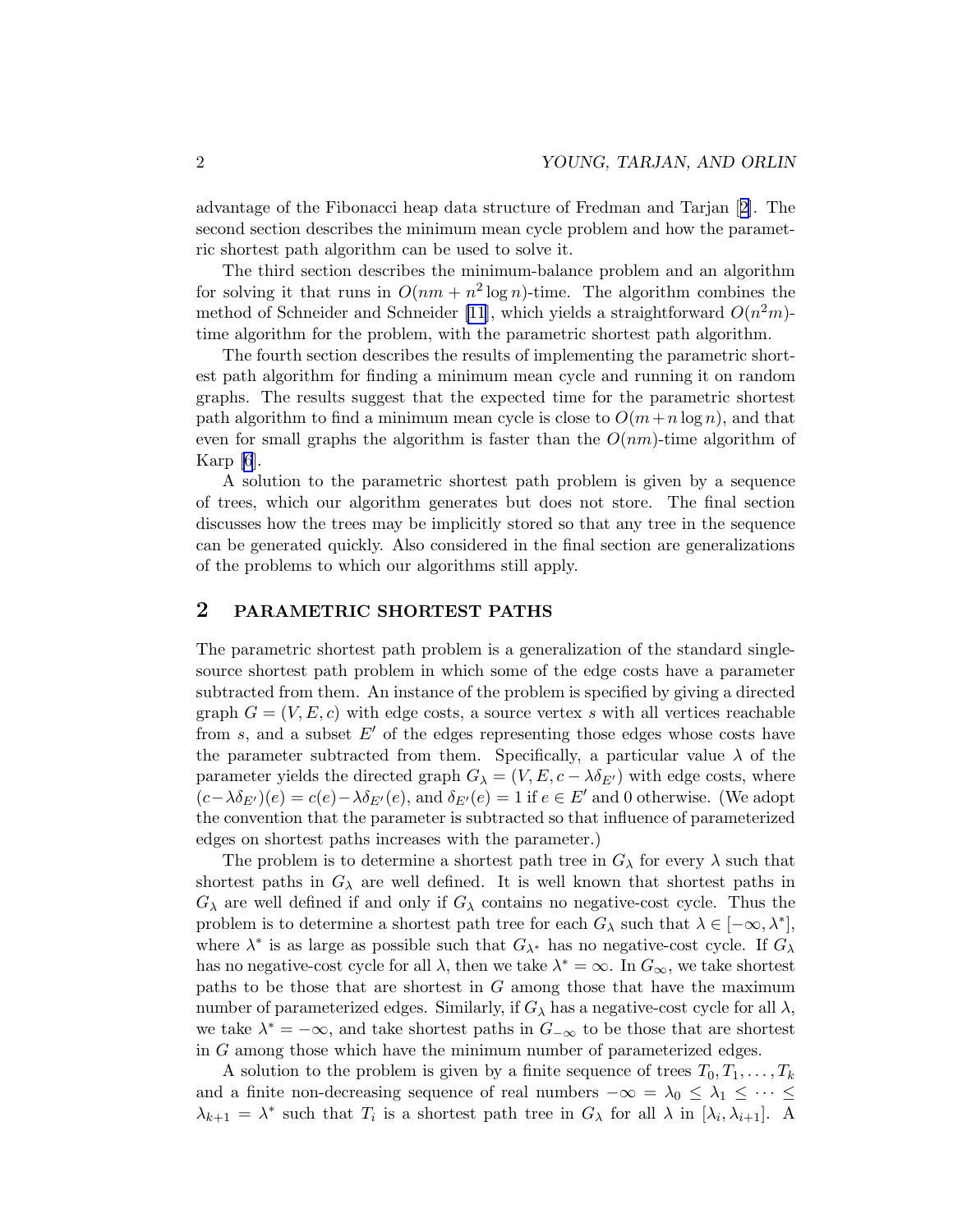solution could also be given by a sequence of trees and *strictly* increasing real numbers. The algorithm we give may produce sequences with some  $\lambda_i$  equal to  $\lambda_{i+1}$ . If the second type of solution is desired, such  $\lambda_i$  and the corresponding  $T_i$ can simply be removed from the sequence.

Applications of the parametric shortest path problem include the minimum concave-cost dynamic network flow problem[[5](#page-15-0)], matrix scaling [\[8, 10](#page-16-0)], and the minimum mean cycle and minimum balancing problems, discussed below.

#### 2.1 An Inductive Method

A natural method for solving the parametric shortest path problem is to proceed tree by tree. That is, determine  $T_0$  and then inductively determine successive  $\lambda_i$ and  $T_i$ . This is the method that we use.

The first tree  $T_0$  for  $\lambda_0 = -\infty$  can be determined by finding a shortest path tree from s by running a standard  $O(nm)$ -time single source shortest path algorithm on  $G_{\alpha}$ , where  $\alpha < -\sum_{e \in E} |c(e)|$ . For this value of the parameter, paths with fewer parameterized edges always cost less than paths with more, so a shortest path tree in  $G_{\alpha}$  is also a shortest path tree in  $G_{-\infty}$ . The shortest path algorithm that is used must be able to detect the case when a negative-cost cycle exists (shortest paths are not well defined), for this will be the case if  $\lambda^* = -\infty$ .

#### 2.2 Pivot Paths

Next we consider the induction step. Suppose that tree  $T$  is a shortest path tree from s in  $G_\lambda$ . Consider increasing the parameter from  $\lambda$  until it reaches a value  $\lambda'$  beyond which T ceases to be a shortest path tree. The reason that T ceases to be a shortest path tree is that some path p not in T from s to some vertex v becomes shorter than its counterpart  $t<sub>v</sub>$  (the path from s to v) in T. In order for this to happen, p must be equal in cost to  $t_v$  in  $G_{\lambda'}$  and have more parameterized edges than does  $t_v$ . We call  $\lambda'$  the pivot point from T, and any such path p, a pivot path for T.

How can we find a pivot path — a shortest path in  $G_{\lambda'}$  with more parameterized edges than has the corresponding path in  $T$  — without knowing  $\lambda$ ? One way would be to consider each path  $p$  from s with more parameterized edges than has its corresponding path in  $T$ . Of these paths, if we choose one that will first become equal in cost to its corresponding path in  $T$  as the parameter is increased, we will have a pivot path.

Once we know a pivot path p for T, we can determine the pivot point  $\lambda'$ , because the costs of  $p$  and  $t<sub>v</sub>$  can coincide at only one value of the parameter. In  $G_{\lambda'}$ , p and its counterpart  $t_v$  in T are both shortest paths, and thus they and their corresponding prefixes are all of equal cost. Thus all paths in  $T \cup p$  are shortest paths. If we construct the subgraph  $T'$  by deleting all edges of  $T$  that lead into vertices of p and adding the edges of p, then, provided  $T'$  is a tree, it is a shortest path tree in  $G_{\lambda'}$ .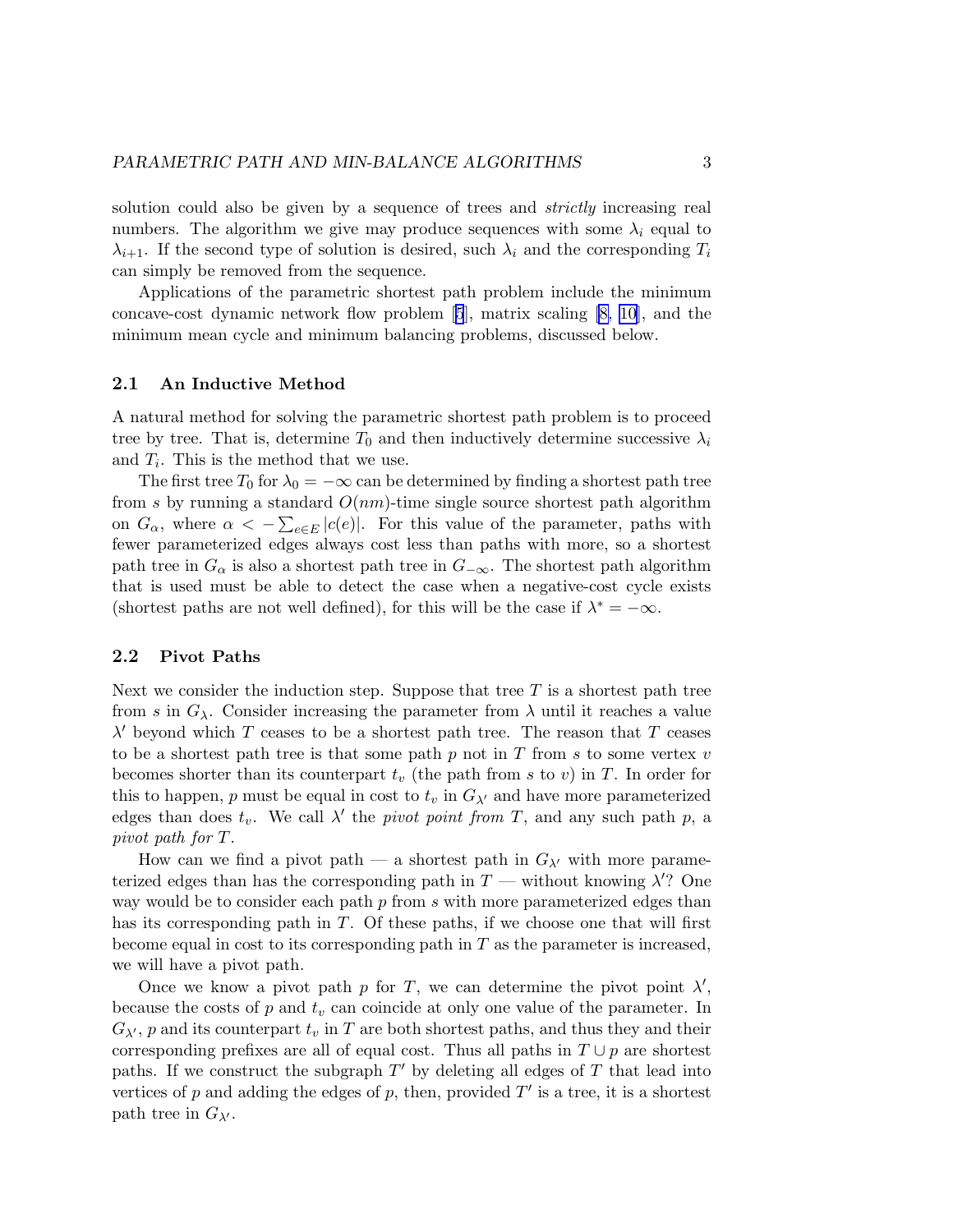To make sure we are making progress in discovering the subgraph  $T'$ , we will rule out *degenerate* pivot paths — those with a proper prefix with fewer parameterized edges than has the corresponding path in T or with a zero-cost cycle with no parameterized edges. From any degenerate pivot path, we can construct a nondegenerate pivot path by replacing the offending proper prefix by the corresponding path in  $T$  or by deleting the offending cycle. For the rest of the paper when we refer to a pivot path we will mean a nondegenerate pivot path.

This gives us the following algorithm. Determine an initial shortest path tree  $T_0$  for  $G_{-\infty}$ . Look for a (nondegenerate) pivot path p for  $T_0$ . If there is none, stop. Otherwise, use this path to determine the pivot point and a subgraph  $T'$ . If  $T'$  is not a tree, stop. Otherwise, take  $T'$  to be the next shortest path tree and continue.

If the algorithm stops because there are no pivot paths, then the current shortest path tree will continue to be a shortest path tree indefinitely as the parameter is increased, and  $\lambda^* = \infty$ .

Otherwise, the algorithm may stop because  $T'$  is not a tree. The subgraph  $T'$  is formed by replacing the edges in the tree  $T$  that lead into the vertices on the pivot path with the pivot path edges. Thus,  $T'$  can only fail to be a tree if it contains a cycle and can only contain a cycle if the pivot path p contains a cycle. But if p, a shortest path, contains a cycle, it must be a zero-cost cycle. Since  $p$  is nondegenerate, the cost of the cycle must be decreasing with the parameter. Thus the graph will have a negative-cost cycle for any larger value of the parameter and  $\lambda^* = \lambda'.$ 

Thus, if the algorithm terminates, it gives a correct sequence of trees and intervals. To bound the number of trees produced by the algorithm, consider the number of parameterized edges on the path into each vertex in  $T$  and  $T'$ . By the construction of  $T'$  and the nondegeneracy of the pivot path, the path in  $T'$  into a vertex contains at least as many parameterized edges as does the path in T. Furthermore, at least one vertex in  $T'$  has more parameterized edges. Thus, the sum over all vertices of the number of parameterized edges on the path into the vertex in the current tree increases by at least one with each new tree. Since this sum is nonnegative and bounded above by  $n^2$  (actually  $n(n-1)/2$ ), it follows that the algorithm produces at most  $n^2$  trees.

### 2.3 A Faster Implementation

First, we will reduce the number of potential pivot paths that the algorithm checks. Suppose there is a (nondegenerate) pivot path, and let  $p$  denote its shortest prefix that is still a pivot path. Let  $v$  denote the destination vertex of  $p$ . Any proper prefix of p is not a pivot path, yet is a shortest path in  $G_{\lambda'}$  and has at least as many parameterized edges as does the corresponding path in T. Thus, each proper prefix of p has the same number of parameterized edges as does its counterpart in  $T$ , and if we replace any proper prefix of  $p$  by its counterpart in T, we obtain a pivot path. In particular, if we replace the largest proper prefix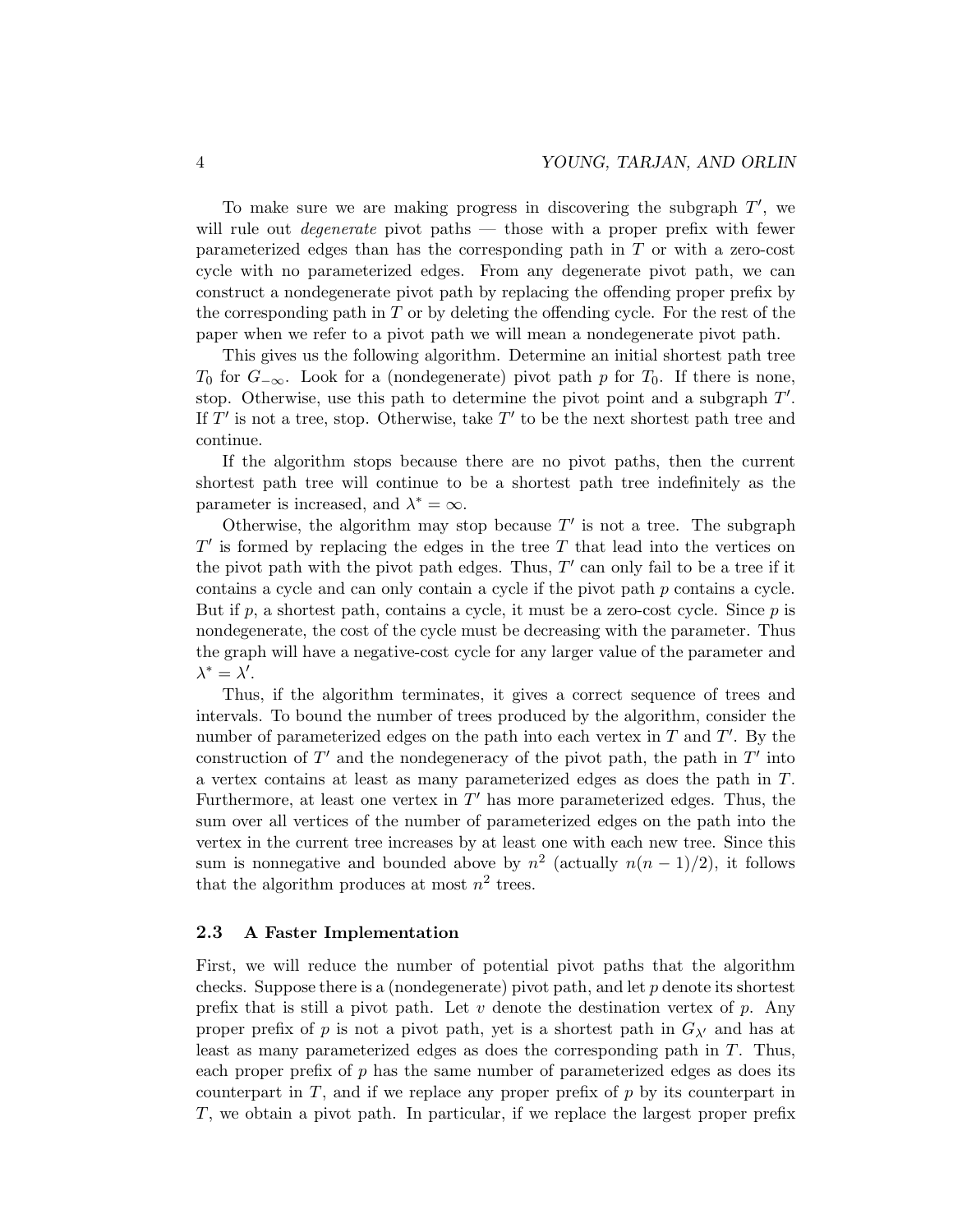of p by its counterpart in T, we obtain a pivot path that consists of a path in  $T$ followed by an edge (necessarily not in T). For each edge  $e = (u, v)$ , we let  $p(e)$ denote the path in T from s to u followed by the edge  $e$ . Thus, if any pivot path exists, some  $p(e)$  is a pivot path. We call any such  $p(e)$  a *canonical pivot path*.

In order to find a canonical pivot path quickly, we will associate with each edge  $e = (u, v)$  the value of the parameter, if any, at which the cost of the path  $p(e)$  will become equal to the cost of  $t_v$ . Since  $t_v$  is of cost no more than that of  $p(e)$  for the current value of the parameter, this value will exist if and only if  $p(e)$  has more parameterized edges than does  $t_v$ . In this case, we call the value the key of the edge. Otherwise, the key of the edge is taken to be infinity. More specifically, let  $c(p)$  denote the cost of a path p in G and let  $\delta_{E'}(p)$  denote the number of parameterized edges on p, so that  $c(p) - \lambda \delta_{E'}(p)$  is the cost of a path p in  $G_{\lambda'}$ . Then, the key of e is

$$
\frac{c(p(e)) - c(t_v)}{\delta_{E'}(p(e)) - \delta_{E'}(t_v)}
$$

provided  $\delta_{E'}(p(e)) > \delta_{E'}(t_v)$ , and infinity otherwise.

Since  $p(e)$  is just  $t<sub>u</sub>$  followed by e, we can calculate edge keys in constant time if we maintain for each path  $t_w$  the values  $c(t_w)$  and  $\delta_{E'}(t_w)$ . When a pivot occurs and the tree changes, we can find (and update) the vertices for which these values change by searching in  $T$  from the end of the pivot path. Furthermore, these values only change for a vertex when it acquires a new shortest path, so the time to maintain these values over the course of the algorithm is proportional to the number of shortest path changes over the course of the algorithm, and, thus, at most  $n^2$ .

This gives us an implementation running in  $O(n^2m)$  time — maintain the tree T, maintain the values  $c(t_w)$  and  $\delta_{E'}(t_w)$ , and perform each of the at most  $n^2$ pivots by choosing the minimum edge key in  $O(m)$  time to define a pivot path.

If we store the edge keys in a standard heap data structure, the time to find each minimum is reduced to  $O(\log n)$ , so the total time to find minimum keys is reduced to  $O(n^2 \log n)$ . The time to maintain the keys increases to  $O(\log n)$  per key change, but since the key of an edge is changed only when one of its endpoints acquires a new path, the total number of edge key changes during the course of the algorithm is at most  $2nm$ . (Recall that each time a vertex acquires a new shortest path, the number of parameterized edges on its current path increases, so that no vertex acquires a new path more than  $n-1$  times during the course of the algorithm.) Thus the total time spent maintaining keys is  $O(nm \log n)$ . This implementation of the algorithm, which is the implementation given by Karp and Orlin[[7\]](#page-16-0), therefore runs in time  $O(nm \log n)$ .

### 2.4 Vertex Keys

A complete, but different, exposition of the  $O(nm \log n)$ -time algorithm described above was given by Karp and Orlin in 1981, before the discovery by Fredman and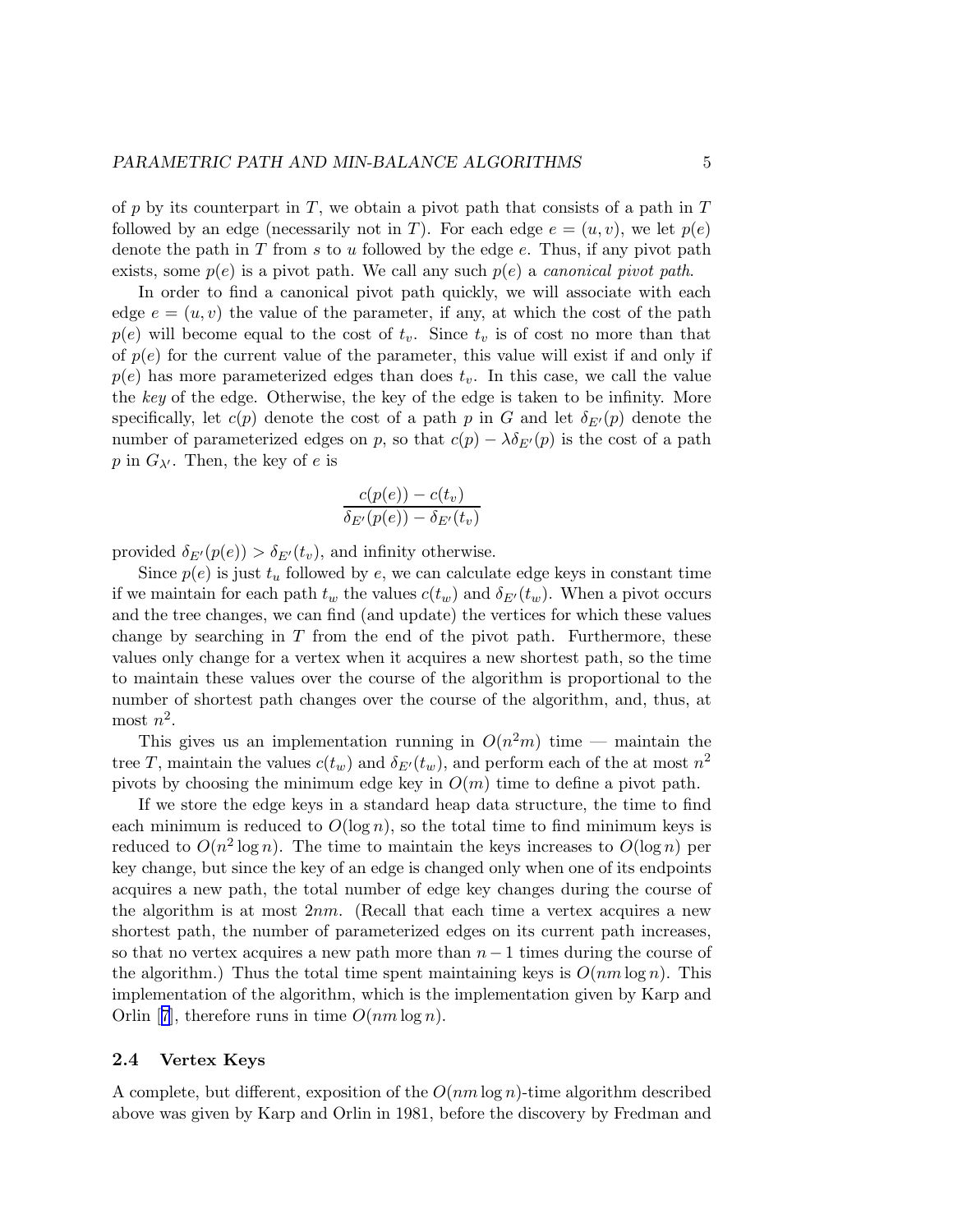Tarjan of the Fibonacci heap data structure[[2](#page-15-0)] in 1984. The advantage of the F-heap data structure is that the time taken to decrease or insert a key is  $O(1)$ in the amortized sense [\[13](#page-16-0)]. The time taken to find the minimum key or increase a key is  $O(\log n)$  in the amortized sense. Although we can construct graphs yielding  $\Theta(nm)$  key increases, so that storing the edge keys in an F-heap does not immediately give a faster algorithm, we can still use an F-heap to our advantage.

To do this, we associate with each vertex  $v$  a key that is the minimum of the keys of the edges entering v. This is the value of the parameter at which the cost of one of the potential pivot paths  $p(e)$  into v will first become equal to the cost of the current path into  $v$ . With this value we associate the edge  $e$ .

The minimum vertex key still yields a canonical pivot path. When a pivot occurs, and a vertex acquires a new shortest path, what effect does that have on the vertex keys? Recall that when a vertex acquires a new shortest path, the new path has more parameterized edges. The cost of the new path equals the cost of the old path at the pivot point, but is decreasing faster with the parameter. How the key of a vertex  $v$  changes depends on whether the path into  $v$  changes and how the potential pivot paths into  $v$  change. Suppose the vertex does not acquire a new shortest path and none of the potential pivot paths into it change. In this case, the key remains the same. If the vertex does not acquire a new shortest path but some potential pivot path into it changes, then the cost of the new potential pivot path is decreasing faster than is the cost of the old. In this case, the new path will overtake the current path into  $v$  sooner, so if the vertex key changes, it will only decrease.

If a vertex acquires a new shortest path, and none of the potential pivot paths change, then the cost of the new shortest path, which is decreasing faster, will not be overtaken as soon as the old. Thus, in this case, the key will increase. For the remaining case, note that the number of parameterized edges on each new shortest path exceeds the number on the coresponding old path by the same amount. Thus, in this case, the key will stay the same if any of the potential pivot paths that determined the minimum value previously also change, and, otherwise, the key will increase.

To summarize, a vertex key is the minimum of the keys of the edges into the vertex. The algorithm stores with each vertex key the edge whose key determines the value of the vertex key. As before, the algorithm determines a pivot path from the minimum key, computes the new tree  $T'$ , and updates the values  $c(t_w)$ and  $\delta_{E'}(t_w)$  for each w that acquires a new shortest path. To maintain the vertex keys, for each vertex that acquires a new shortest path, the algorithm examines the keys of the edges coming into the vertex and takes the new vertex key to be the minimum (possibly increasing the key) and checks the key of each outgoing edge to see if it has decreased below the key of the vertex at the other end, and if it has, it updates that vertex key. It then continues pivoting, as before.

The purpose of this modification is that now the algorithm needs to do fewer increase key operations in the worst case, so that the time taken by the algorithm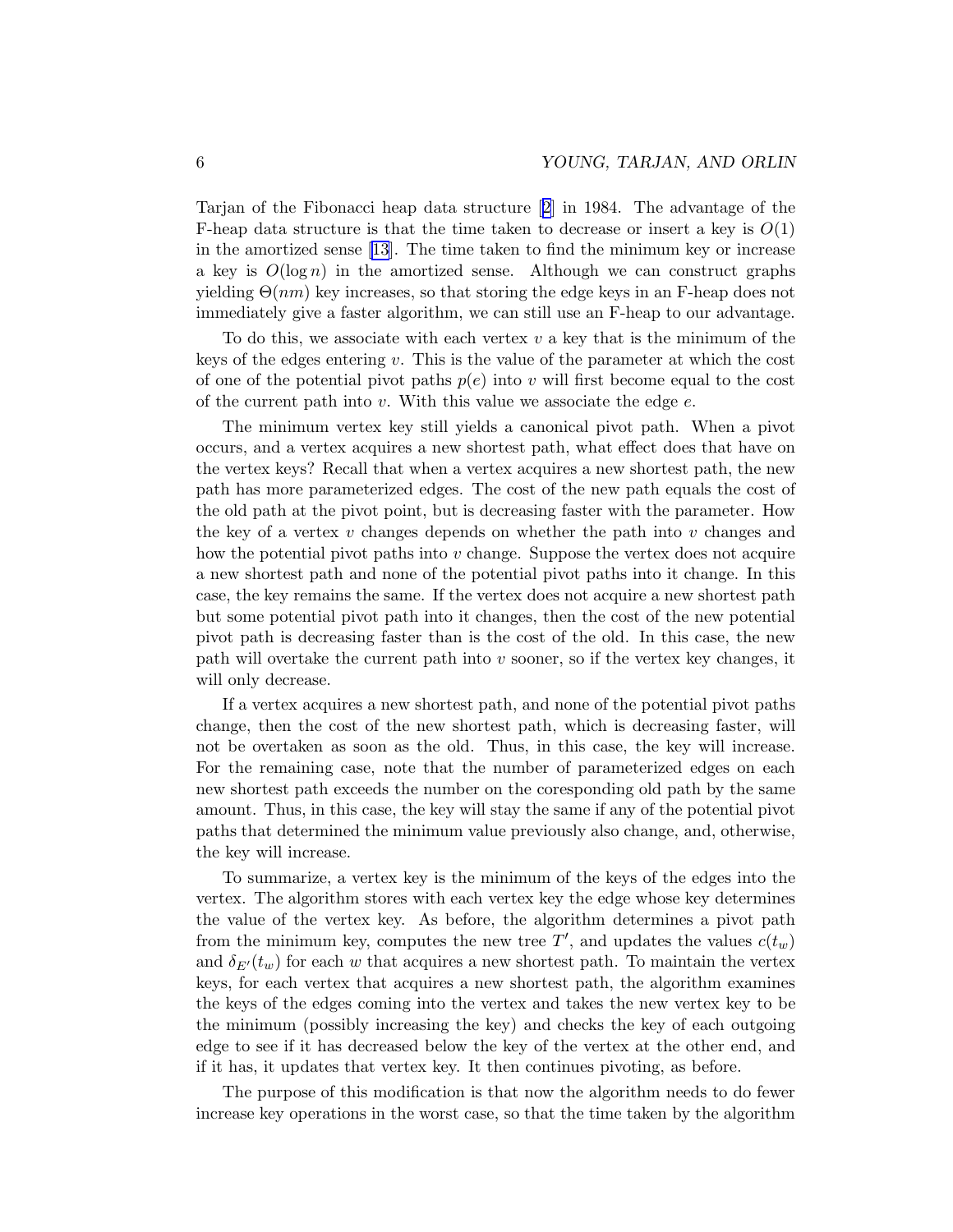<span id="page-6-0"></span>is reduced by storing the keys in an F-heap. In particular, we will see next that the time taken to maintain keys, which dominates the time taken by the algorithm, is reduced from  $O(nm \log n)$  to  $O(nm + n^2 \log n)$ .

#### 2.5 Running Time

To bound the time taken by the algorithm, we note that the initialization of the data structures takes  $O(m)$ -time, plus  $O(nm)$ -time if a shortest path algorithm needs to be run to determine the initial tree. To bound the remaining time, we will associate each operation involved in updating the data structures with a shortest path change to some vertex and then bound the total number of shortest path changes during the course of the algorithm. We give a slightly more detailed analysis than necessary, which will be useful in Section [5](#page-10-0).

Let  $m_w$  and  $j_w$  denote the degree of vertex w and the number of shortest path changes ("jumps") to  $w$  in the course of the algorithm, respectively. As noted above, for any graph,  $j_w \leq n-1$ . Once pivoting begins, finding a pivot path takes amortized time  $O(\log n)$ . At each pivot some vertex changes path, so the time for finding pivot paths is  $O(\log n \sum_{w} j_w)$ . After a pivot is found, for each vertex that changes path, the shortest path information for the vertex is updated, the edges into and out of the vertex are examined, the vertex key may be increased, and the vertex keys of adjacent vertices may be decreased. Thus, each time  $w$  changes path, the amortized time to maintain the data structures is  $O(\log n+m_w)$ . [Recall that the amortized times for increase key and decrease key operations in the F-heap are, respectively,  $O(\log n)$  and  $O(1)$ . Thus, the time taken by the algorithm after initialization is bounded by a constant times

$$
\sum_{w} j_{w} m_{w} + \log n \sum_{w} j_{w}
$$
\n
$$
\leq n \sum_{w} m_{w} + \log n \sum_{w} j_{w}
$$
\n
$$
\leq 2nm + n^{2} \log n.
$$
\n(1)

Thus, the algorithm always runs in time  $O(nm + n^2 \log n)$ .

### 3 THE MINIMUM MEAN CYCLE PROBLEM

The minimum mean cycle problem for a graph with cycles is to find a directed cycle in the graph that minimizes the average cost of the edges on the cycle. The average edge cost of such a cycle is called the minimum cycle mean. Solutions to this problem are needed in a minimum-cost circulation algorithm of Goldberg and Tarjan[[3](#page-15-0)] and in a graph minimum-balancing algorithm of Schneider and Schneider[[11](#page-16-0)]. The problem has been studied by Karp [[6](#page-16-0)], who gave an  $O(nm)$ time dynamic programming algorithm, and by Ahuja and Orlin[[1](#page-15-0)], who gave an  $O(\sqrt{n}m \log nC)$ -time scaling algorithm. (Here, C is the maximum of the edge costs, which must be integers for the Ahuja-Orlin algorithm to work correctly.)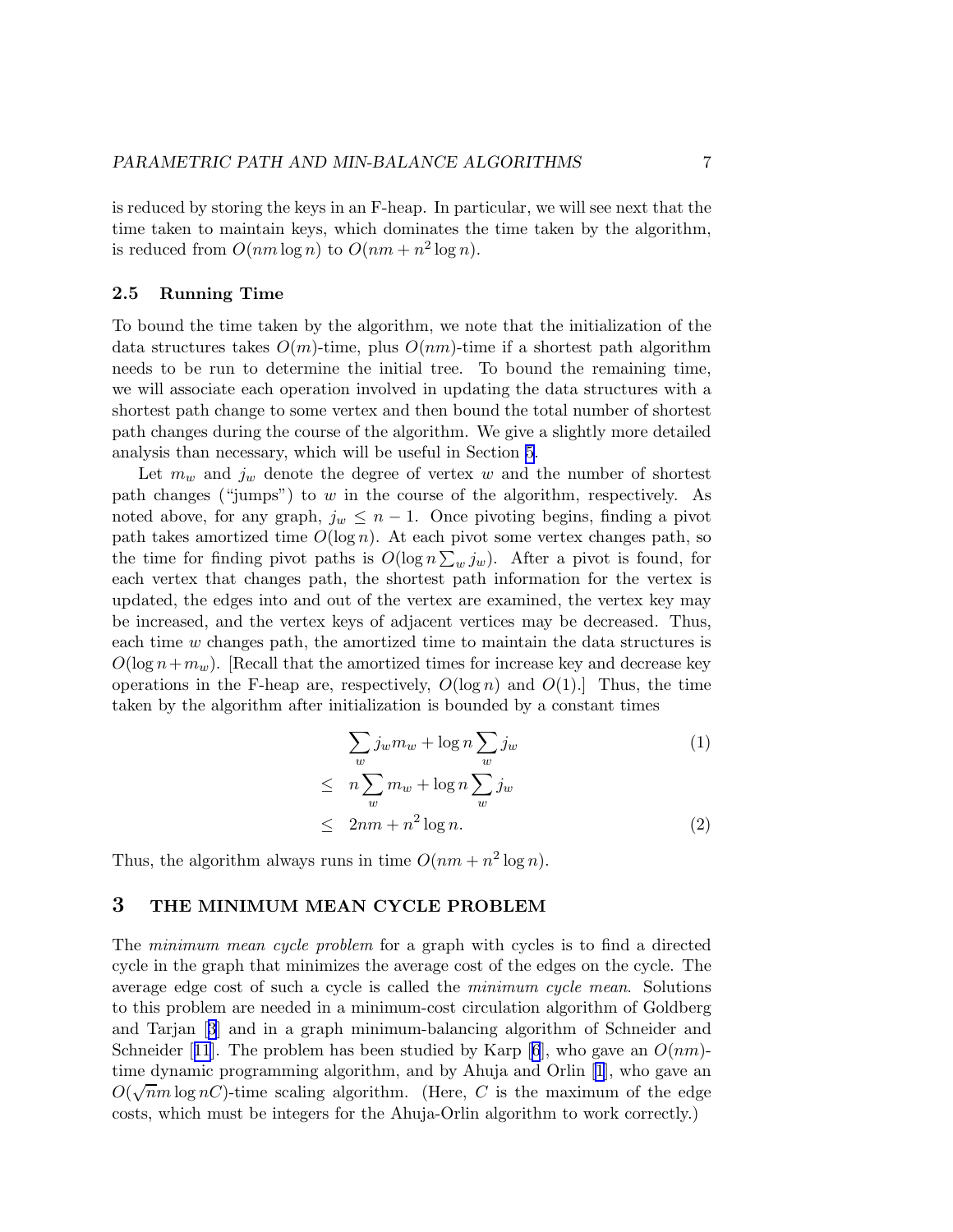As Karp and Orlin [\[7](#page-16-0)] have observed, the minimum mean cycle problem can be solved using an algorithm for the parametric shortest path problem. Before we discuss how, we introduce the concept of a *potential* for a graph. Potentials are related to the dual variables arising when path and flow problems are formulated as linear programs. They are also an inherent part of the minimum balance problem that we discuss in the next section.

A potential is an assignment of real-valued weights to the vertices of the graph. Such a potential acts to change the edge costs of the graph, as follows: The cost of an edge  $e = (u, v)$  has the weight of u added to it and the weight of v subtracted from it. Thus, potential  $\pi : V \to \mathbb{R}$  acting on the graph  $G = (V, E, c)$  produces the graph  $G^{\pi} = (V, E, c^{\pi})$ , where  $c^{\pi}(e = (u, v)) = c(e) + \pi(u) - \pi(v)$ . One useful aspect of potentials is that they do not change shortest paths or costs of cycles.

It is well known that for any graph with no negative-cost cycle, there is a potential for which the resulting graph has all nonnegative edge costs. Specifically, we fix a source vertex  $s$  in the graph  $G$  from which all vertices are reachable. (If there is no such vertex in the original graph, we introduce an artificial source vertex with zero-cost edges to all other vertices. The minimum mean cycle is unchanged by this alteration.) Let  $\pi(v)$  be the cost of the shortest path from s to v. Then, the well-known inequality  $\pi(v) \leq \pi(u) + c(e)$  holds for every edge  $e = (u, v)$ . The cost of edge  $e$  in  $G^{\pi}$  is therefore nonnegative. Furthermore, if  $e$ lies on a shortest path, or on a zero-cost cycle, then equality holds in the above relation, so the transformed edge cost is zero. We call  $\pi$  a shortest path potential for G.

Using the notation of Section [2,](#page-1-0) with  $E = E'$ , let  $G_{\lambda}$  denote the graph G with  $\lambda$  subtracted from all edge costs, and let  $\lambda^*$  denote the largest  $\lambda$  such that shortest paths in  $G_{\lambda}$  are well defined. As shown earlier, if  $\lambda^* \neq \infty$ , then  $G_{\lambda^*}$  has a zero-cost cycle, but no negative-cost cycle. It follows that if we apply the shortest path potential  $\pi$  for  $G_{\lambda^*}$  to  $G_{\lambda^*}$ , we obtain a graph with a zero-cost cycle and nonnegative edge costs. If we then add  $\lambda^*$  to all edge costs, we obtain the graph  $G^{\pi}$ . It follows that  $G^{\pi}$  has a cycle C with each edge of cost  $\lambda^*$  and that no edge in  $G^{\pi}$  has cost less than  $\lambda^*$ . Thus, C is a minimum mean cycle of mean cost  $\lambda^*$  in  $G^{\pi}$ . Since potentials do not change cycle costs, C is also a minimum mean cycle in G and the minimum cycle mean in G is  $\lambda^*$ .

Thus, to solve the minimum mean cycle problem, it suffices to obtain a shortest path potential for  $G_{\lambda^*}$ . Such a potential is easily obtainable from the last shortest path tree produced by the parametric shortest path algorithm run on G with all edges parameterized. In this case, the algorithm stops because it discovers a zerocost cycle in  $G_{\lambda^*}$ , which, in turn, is a minimum mean cycle in G. Thus, the minimum mean cycle problem is easily reduced to the parametric shortest path problem.

As a side note, the introduction of an artificial source vertex with zero-cost edges into all the other vertices is useful even if an original source vertex is available. An initial shortest path tree from the artificial source vertex is given by the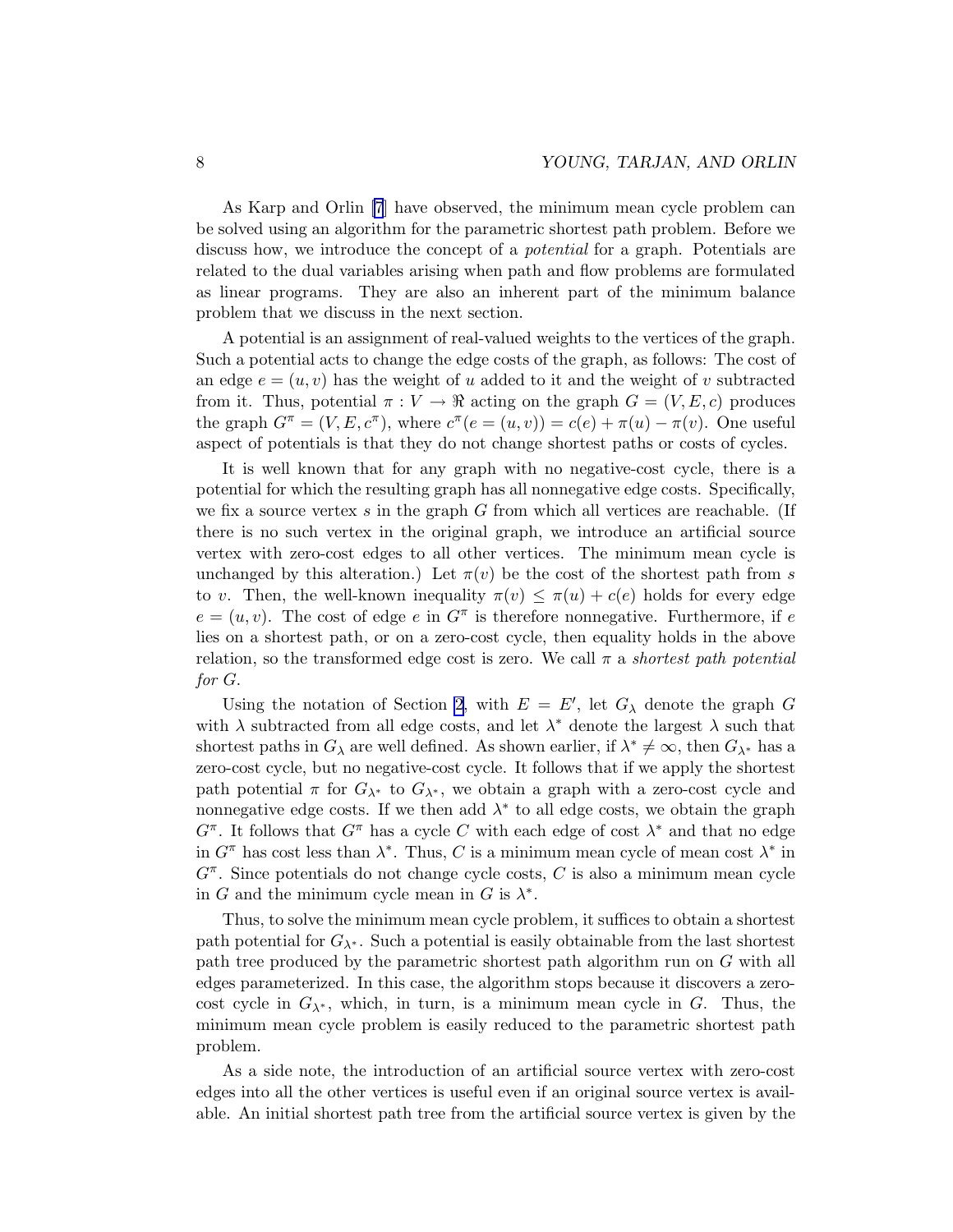zero-cost edges, so there is no need to solve an arbitrary single-source shortest path problem. This variant corresponds to the sourceless parameterized shortest path problem, where shortest paths independent of source into each node are computed rather than shortest paths from a particular source. This variation also applies to Karp's minimum mean cycle algorithm [\[6](#page-16-0)] and simplifies it by removing an initial strongly connected components computation. In practice, however, partitioning the graph into strongly connected components might reduce the solution time.

### 4 THE MINIMUM BALANCE PROBLEM

We say that a subset of the vertices of  $G$  is minimum-balanced if the minimum cost among edges entering the subset is the same as is the minimum cost among edges leaving the subset. The minimum-balance problem for a strongly connected graph  $G = (V, E, c)$  is to determine a potential  $\pi$  such that, in  $G^{\pi}$ , each subset of the vertices other than E or  $\emptyset$  is minimum-balanced. Such a potential is said to minimum-balance G. Schneider and Schneider introduced an equivalent problem [\[11\]](#page-16-0) in connection with matrix balancing, and they gave an  $O(n^2m)$ -time algorithm. Our algorithm, which runs in time  $O(nm + n^2 \log n)$ , can be viewed as a faster implementation of Schneider and Schneider's algorithm.

To solve the minimum balance problem, note that finding a shortest path potential  $\pi$  for  $G_{\lambda^*}$  and a minimum mean cycle C is a step toward minimumbalancing the graph. In  $G^{\pi}$ , each subset of vertices that C enters and leaves has edges entering and leaving of cost exactly  $\lambda^*$ , and no entering or leaving edge has cost less than  $\lambda^*$ . Consider contracting C to a single new vertex v in  $G^{\pi}$ , deleting self-loops but retaining multiple edges, to obtain the graph  $H$ . Let  $\beta$  be a potential that minimum-balances H. If H has only one vertex,  $\beta$  can be taken to be any function; otherwise it can be obtained recursively. The edges of  $H^{\beta}$  are all of cost no less then the minimum cycle mean of  $H$ , which is, in turn, no less than  $\lambda^*$ , the minimum cycle mean of G.

To complete the minimum-balancing, we can essentially just add the potentials π and β. Consider extending the potential β for H to the potential  $\alpha$  for  $G^{\pi}$ defined by

$$
\alpha(w) = \begin{cases} \beta(v) & w \text{ on } C; \\ \beta(w) & \text{otherwise.} \end{cases}
$$

The effect of  $\alpha$  on  $G^{\pi}$  is as follows. Each edge in  $G^{\pi}$  that corresponds to an edge in H becomes of cost equal to the cost of the corresponding edge in  $H^{\beta}$ . The other edges, joining vertices on the cycle  $C$ , remain unchanged in cost. Thus, if a subset of the vertices is entered and left by  $C$ , it is entered and left by edges of cost  $\lambda^*$ , which are minimum. Otherwise, the edges entering and leaving the subset correspond to the edges entering and leaving the corresponding subset of the vertices of  $H$ , and so the subset is correspondingly minimum-balanced. Thus, the potential  $\pi + \alpha$  minimum-balances G.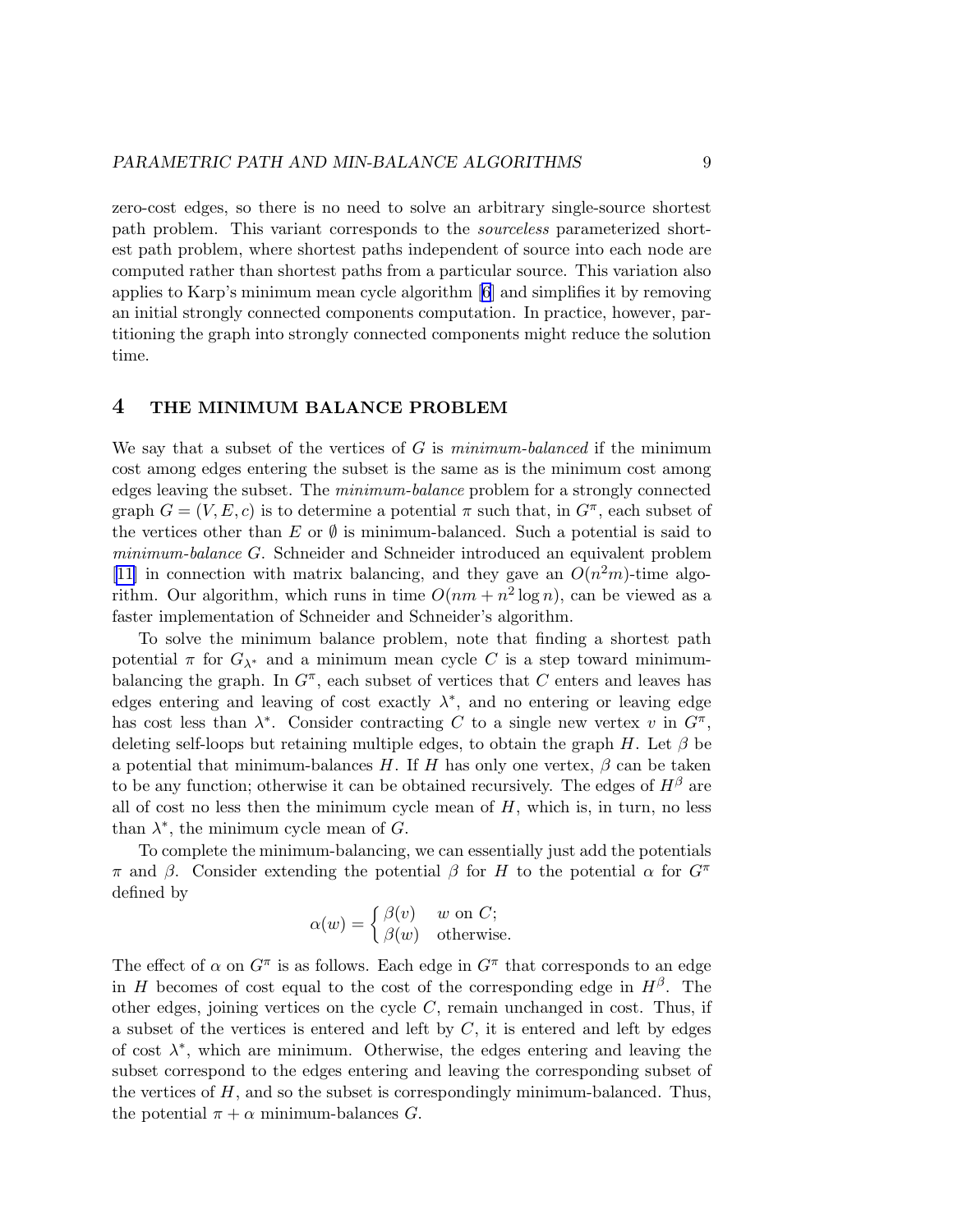In summary, the minimum-balancing algorithm repeatedly finds and contracts a minimum mean cycle until the graph contains only one vertex. Each time the cycle is contracted, a shortest path potential is computed for the current graph. The minimum-balancing potential is computed by adding together the shortest path potentials, appropriately extended.

At this point we have reduced the minimum-balance problem to a series of at most n problems involving finding minimum mean cycles and shortest path potentials. Schneider and Schneider, who gave the above method in[[11\]](#page-16-0), also noted that Karp's  $O(nm)$ -time algorithm for finding minimum mean cycles can be extended to yield shortest path potentials, thus obtaining an  $O(n^2m)$ -time algorithm.

#### 4.1 A Hybrid Algorithm

The successive graphs computed by the above method are closely related. By modifying the parametric path algorithm to contract the minimum mean cycle it discovers and continue, we obtain a faster algorithm.

Suppose that we run the parametric shortest path algorithm on  $G$  with an arbitrary source s and  $E = E'$ . Since G is strongly connected, the algorithm will terminate, having produced  $\lambda^*$  and a tree  $T_k$  that is a shortest path tree in  $G_{\lambda^*}$ . This is sufficient to obtain a shortest path potential for  $G_{\lambda^*}$ , as required by the first iteration of the minimum-balance algorithm.

The minimum-balance algorithm would next adjust the edge costs of G by applying the shortest path potential  $\pi$ , contract the resulting graph around the discovered minimum mean cycle, and continue. Consider what happens if instead of stopping the parametric shortest path algorithm at this point we try to continue it through the adjustment and contraction.

First, to what extent can we maintain the shortest path tree? We have a tree T that is a shortest path tree in  $G_{\lambda^*}$ . Since potentials preserve shortest paths, T is also a shortest path tree in  $G' = G_{\lambda^*}^{\pi}$ . We would like a shortest path tree in  $G'/C$ ,  $G'$  contracted around C. By properties of the shortest path potential, we know that edge costs in  $G'$  are nonnegative and that edges on  $C$  or  $T$  are of zero cost in  $G'$ . It follows that  $T/C$ , the tree T contracted around the cycle C, has all zero-cost edges in  $G'/C$ . Since C consists of a single edge not in T together with a path in T,  $T/C$  is a tree in  $G'/C$ . Thus,  $T/C$  is a shortest path tree in  $G'/C$ .

Once the shortest path tree  $T/C$  is constructed, we can completely recompute the secondary data structures, including  $c(t_w)$  and  $\pi_{E'}(t_w)$  for each vertex w, the F-heap of vertex keys, and the mapping of which edges have determined which vertex keys, in  $O(m)$ -time. We are then ready to proceed with the inductive step of the parametric shortest path algorithm, modifying the tree pivot by pivot until the next minimum mean cycle is found.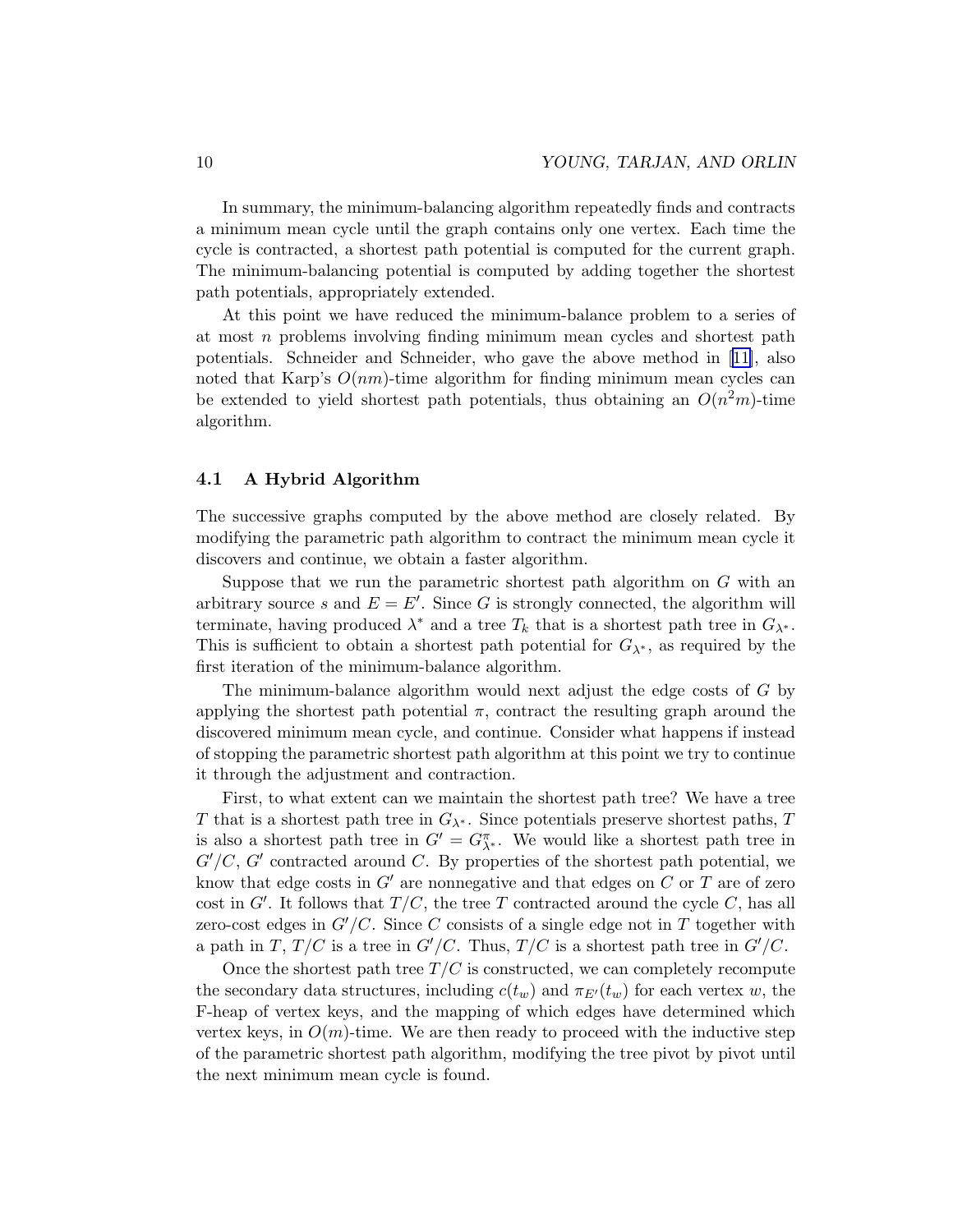#### <span id="page-10-0"></span>4.2 Termination and Running Time

The algorithm continues pivoting and contracting, calculating the requisite shortest path potentials at each contraction, until the graph contains only a single vertex. Note that the initial graph and thus all subsequent graphs are strongly connected. Thus, every graph with at least two vertices will have a cycle with a parameterized edge, and so the only way a sequence of pivots can stop is by discovery of a minimum mean cycle.

Since at most  $n$  contractions can take place, the time spent by the algorithm performing contractions and reinitializing data structures following a contraction is  $O(mn)$ . The remaining time is spent pivoting from one tree to the next between contractions. The analysis of the parametric path algorithm bounding the number of pivots and the time spent maintaining the data structures after each pivot in terms of the number of path changes continues to apply here. Each pivot still results in some vertex acquiring a new path, and each operation maintaining the data structures is associated with a path change for some vertex. To obtain the same worst-case bound ([2\)](#page-6-0), it suffices to note that the number of shortest path changes during the course of the algorithm is still bounded by n per vertex.

Consider, as the minimum-balance algorithm proceeds, the number of vertices in the graph minus the number of parameterized edges on the shortest path to a vertex  $w$ . Every time the path changes as the result of a pivot, this quantity decreases, and contraction does not increase it. Furthermore, the quantity initially is at most  $n$  and on termination is nonnegative. Thus, it is decreased at most  $n$ times, and the number of path changes associated with  $w$  is at most  $n$ .

### 5 EXPECTED RUNNING TIMES

Although there are graphs for which the worst-case bounds for the parametric shortest path and minimum-balance algorithms are tight, one might suspect that for many, if not most, graphs the bounds are not tight. In the case of the minimum balance algorithm, it may be that, for most graphs, most vertices do not acquire  $\Omega(n)$  new shortest paths throughout the course of the algorithm, either because when a vertex acquires a new shortest path that path tends to be substantially longer than the old one, or because the contracted cycles tend to be larger than constant size. Since the work done in the parametric shortest path algorithm is essentially the work done in the minimum balance algorithm before the first contraction, one might expect that the work done by the parametric shortest path algorithm would be even less.

To explore this, consider the behavior of the parametric path algorithm as used for finding a minimum mean cycle on random directed graphs. We can rewrite the bound ([1](#page-6-0)) as follows:

$$
\sum_{w} j_{w} m_{w} + \log n \sum_{w} j_{w}
$$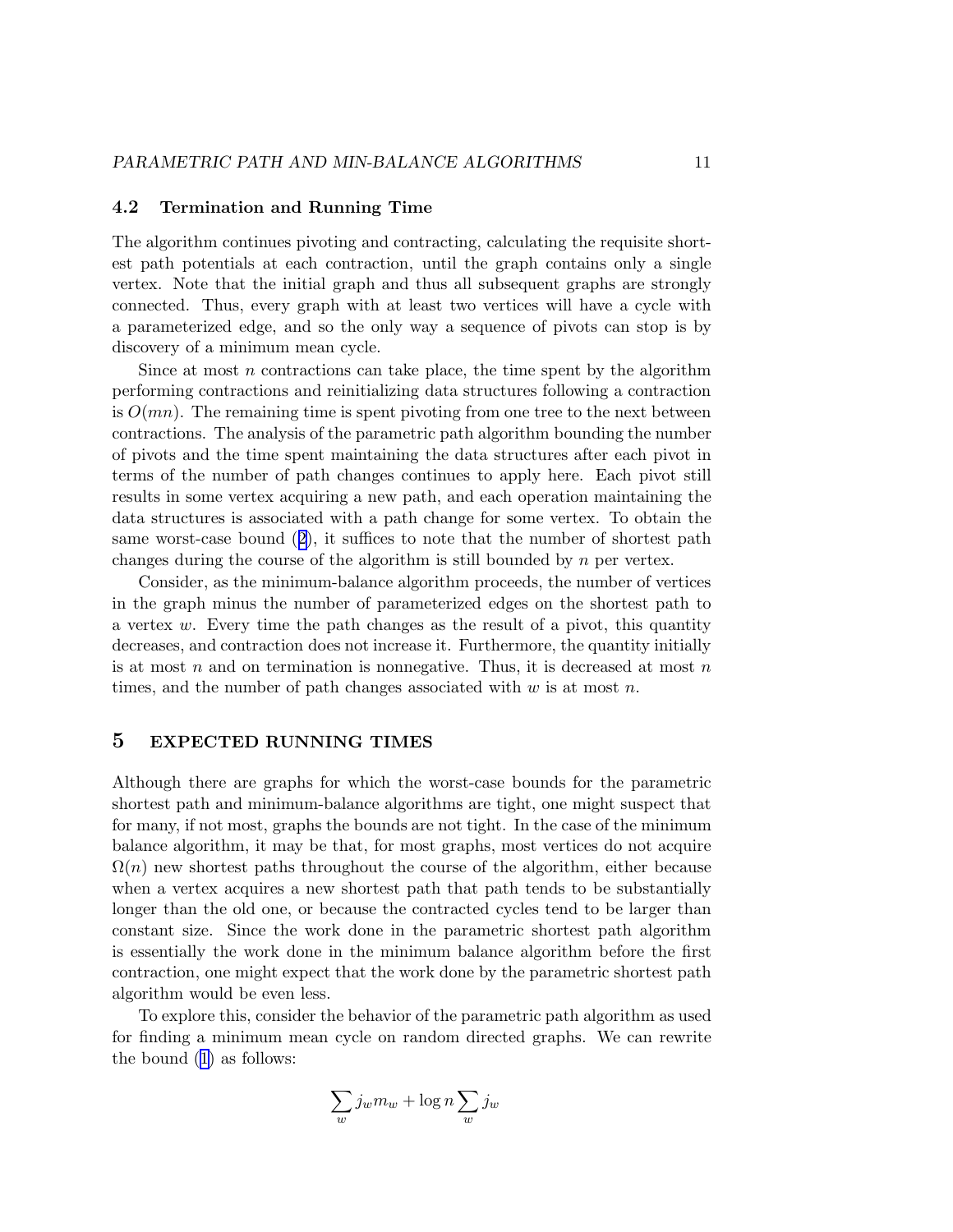<span id="page-11-0"></span>

Figure 1: Average number of shortest path changes per vertex when finding a min. mean cycle.

$$
\leq \max_{w} m_{w} \sum_{w} j_{w} + \log n \sum_{w} j_{w}
$$

$$
= \sum_{w} j_{w} \left( \max_{w} m_{w} + \log n \right). \tag{3}
$$

With high probability, the maximum degree of a random directed graph is  $O(m/n+1)$  $log n$ , so that it remains only to estimate the number of path changes when the algorithm is run on random directed graphs.

To do this, we ran the sourceless variant of the algorithm on random directed graphs of n nodes and m edges with each of the  $n(n-1)$  edges equally likely to be present. For each n and m, we took  $n/2$  or fifty trials, whichever was larger, and averaged the number of path changes in each trial. Figure [5](#page-10-0) shows the average number of path changes per vertex for the parametric path algorithm for finding a minimum mean cycle.

The results suggest that the expected number of path changes for the parametric path algorithm is  $O(n)$ . If this is true, then the parametric path algorithm yields a minimum mean cycle algorithm with worst case time  $O(nm + n^2 \log n)$ and expected time  $O(m + n \log n)$ .

We make this argument precise in the following lemma and corollary.

Lemma 1 Given a random directed graph with n nodes and m edges, the probability that some vertex is of degree higher than  $8m/n + 2\log n$  is less than  $2/n$ .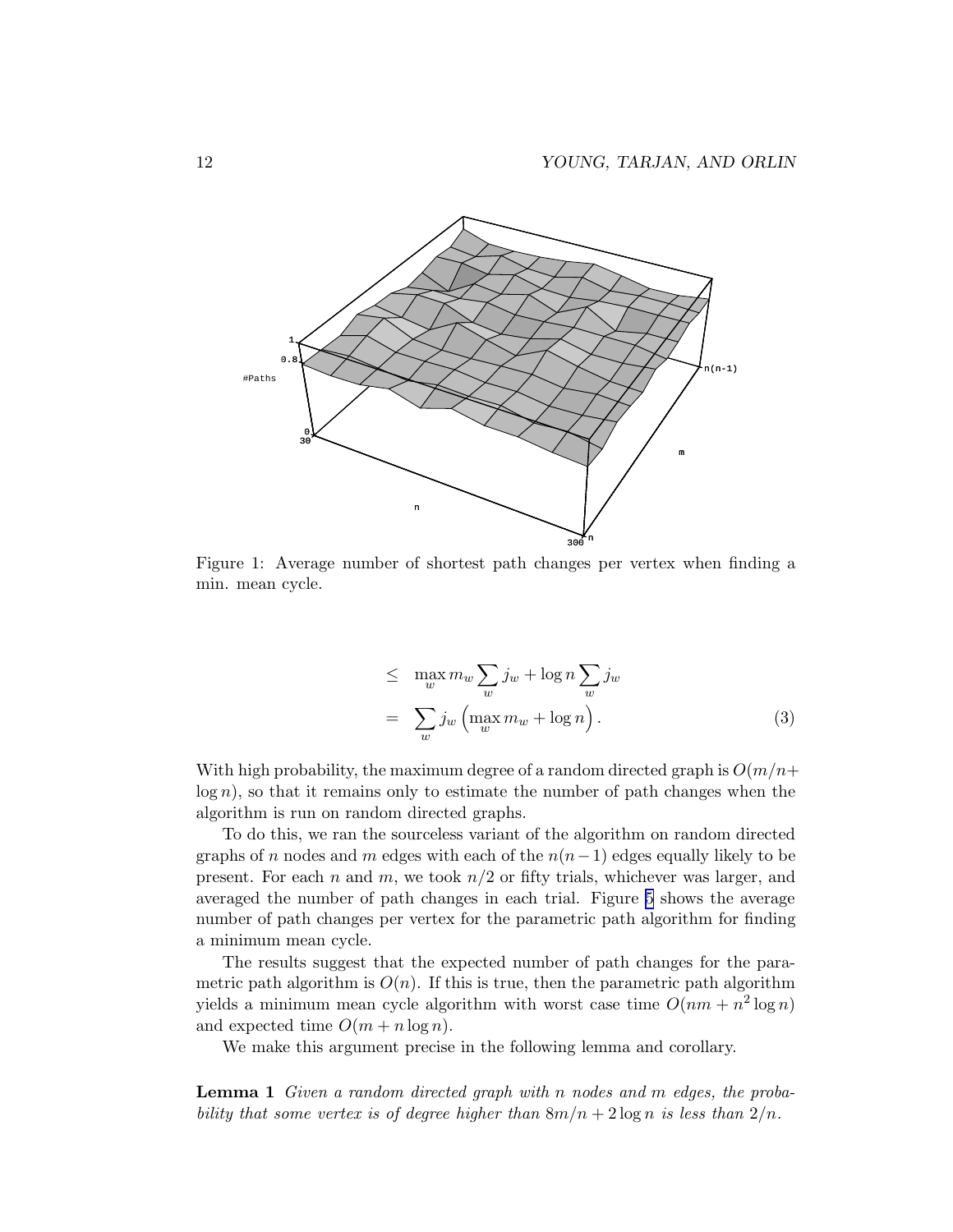<span id="page-12-0"></span>*Proof.* If  $8m/n \ge 2(n-1)$  or  $n \le 8$ , then clearly the lemma holds. Assume that  $m < \frac{1}{4}n(n-1)$  and  $n > 8$ . The number of graphs with n nodes and m edges with a given vertex of degree d is

$$
g_d = \binom{2(n-1)}{d} \binom{n(n-1) - 2(n-1)}{m-d}
$$
  
= 
$$
g_{d-1} \frac{(2(n-1) - d + 1)(m - d + 1)}{d(n(n-1) - 2(n-1) - (m - d))}
$$
  
\$\leq 9d - 1 \frac{2(n-1)m}{d((n-2)(n-1) - (m - d))}\$  
\$\leq 9d - 1 \frac{2(n-1)m}{d((n-2)(n-1) - \frac{1}{4}n(n-1))}\$  
= 
$$
g_{d-1} \frac{8m}{d(3n-8)}
$$
  
\$\leq 9d - 1 \frac{4m}{dn}.

Thus, letting  $D = \lceil 8m/n \rceil$ , for  $d > D$ ,  $g_d \leq \frac{1}{2}$  $\frac{1}{2}g_{d-1} \leq g_D 2^{-(d-D)}$ . Therefore. the number of graphs with a given vertex of degree greater than or equal to  $D+2 \log n$ is bounded by

$$
\sum_{d \ge D+2 \log n} g_D 2^{-(d-D)} = g_D \sum_{i \ge 2 \log n} 2^{-i} \le 2g_D n^{-2}.
$$

Thus the probability that a given vertex is of degree  $D + 2 \log n$  or more is less than  $2/n^2$ . It follows that the the probability that some vertex is this degree or higher is less than  $2/n$ .

**Corollary 1** If the expected number of path changes is  $O(n)$ , then the expected running time of the algorithm is  $O(m + n \log n)$ .

*Proof.* Let R be the running time of the algorithm on a random graph, let B be the quantity  $\sum_{w} j_{w} (\max_{w} m_{w} + \log n)$ , let D be the event that all vertices of the graph have degree less than  $8m/n + 2\log n$ , and let J be the number of path changes. Then, bounds [\(2\)](#page-6-0) and [\(3](#page-10-0)) and lemma [1](#page-11-0) give

$$
E(R) \leq E(B)
$$
  
=  $\Pr[D]E(B|D) + \Pr[\bar{D}]E(B|\bar{D})$   
 $\leq E(J \times (8\frac{m}{n} + 3\log n) | D)$   
 $+ \frac{2}{n}O(nm + n^2 \log n)$   
 $= O(m + n \log n) (\frac{E(J|D)}{n} + 1)$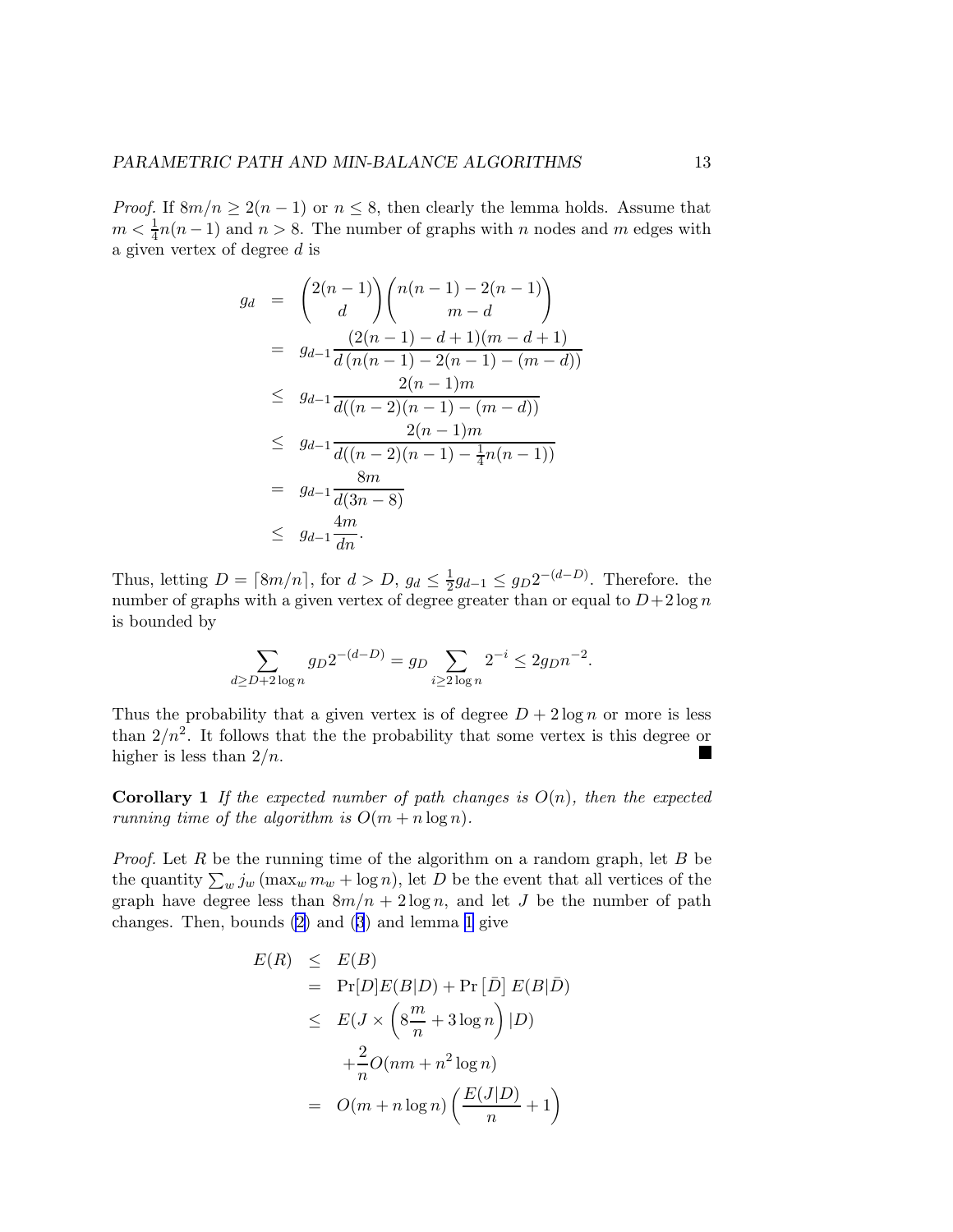

Figure 2: Ratio of average time to average time for Karp's algorithm.

$$
\leq O(m+n\log n)\left(\frac{E(J)}{\Pr[D]n}+1\right)
$$
  
=  $O(m+n\log n).$ 

Figure [5](#page-12-0) shows the ratio of the average time for our minimum mean cycle algorithm to the average time of Karp's  $O(nm)$ -time minimum mean cycle algorithm, which runs in time  $\Theta(nm)$  for all graphs.

Although we did not implement the scaling minimum mean cycle algorithm of Ahuja and Orlin [\[1](#page-15-0)], experience with a related algorithm suggests that even if the scaling algorithm runs in expected time  $O(n \log n + m)$  for some reasonable distribution of graphs, the constants involved would be larger than those observed for our algorithm[[9](#page-16-0)].

We also tested the minimum balance algorithm. As Figure 5 shows, it appears that the number of contractions for a nonsparse random graph is about  $n/2$ . In the algorithm as described, the contraction step, which takes  $O(m)$ -time per contraction, appears to be the bottleneck, giving a running time of  $\Theta(nm)$ . The total time for contraction can be reduced to  $O(J+n \log n)$ , where J is the number of shortest path changes, by using a variant of the union-find data structure of Tarjan [\[12](#page-16-0)]. The time for adding the partial potentials is similarly reduced, so this modification should remove the bottleneck. We have not estimated the expected running time of the modified algorithm.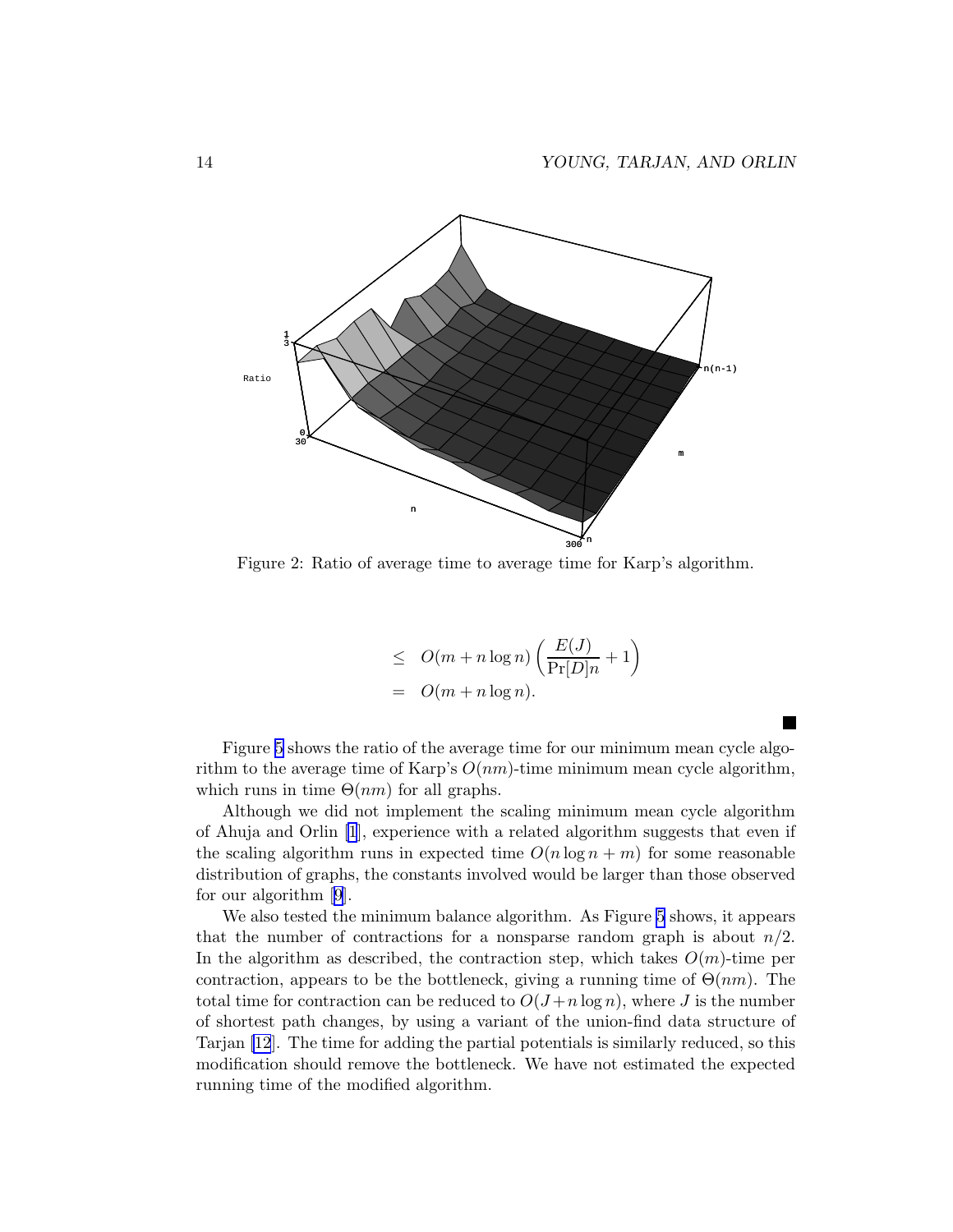

Figure 3: Average number of contractions per vertex.

### 6 FINAL REMARKS

One question not addressed by our parametric path algorithm is the form in which the solution is produced. Recording the sequence of trees explicitly would take space and time  $\Theta(n^3)$  in the worst case of  $\Theta(n^2)$  trees, and recovering a tree for a particular value of the parameter would require locating the value in the sequence of intervals, which can be done easily in  $\log n$  time. Alternatively, we can store for each vertex the values of the parameter at which the parent changes and which vertex becomes the parent at each change. Then, in the worst case, the space is  $O(n^2)$  and any tree can be recovered in  $O(n \log n)$ -time by searching for the parent of each node individually with a binary search. For most graphs, the number of times each vertex changes parent is probably constant, so this is probably an even better solution in practice.

On a different note, a number of generalizations of our algorithms are possible. The parametric path algorithm can be generalized to handle the case in which the edge costs are more general functions of the parameter. In particular, if the edge costs are concave functions of the parameter with derivative in the set  ${-K, \ldots, -1, 0}$ , then essentially the same algorithm works, provided that the functions are stored so that for each function we can tell for successive values of the parameter what the current value and derivative are and when the next decrease in derivative will occur. For instance, if we allow the initial graph to contain multiedges, and each multiedge is given as a list of edges with cost functions of constant derivative in  $\{-K, \ldots, 1, 0\}$ , in order of decreasing derivative, then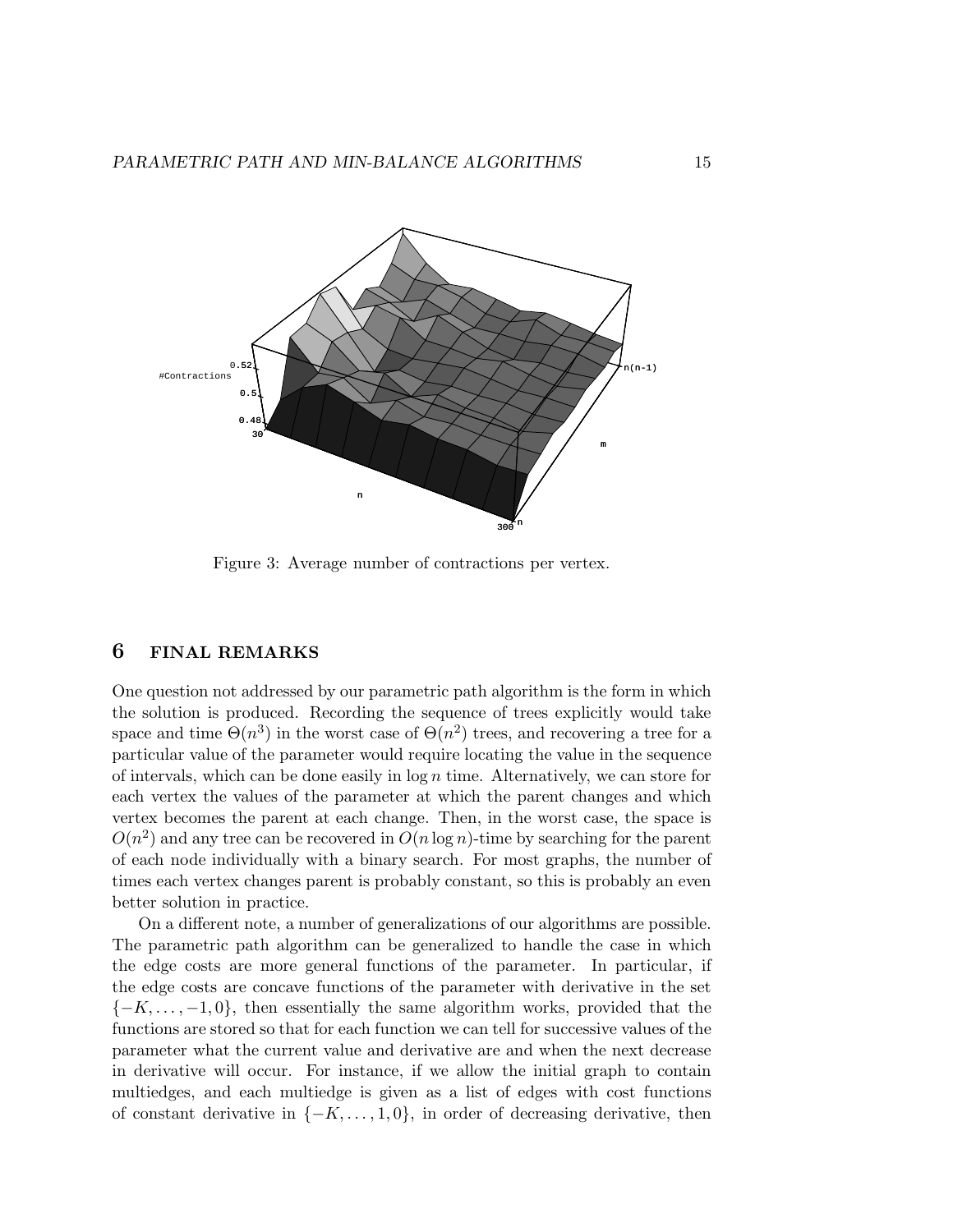<span id="page-15-0"></span>pivots still occur when the shortest path into a vertex changes and each such change decreases the derivative of the cost of the path into the vertex. Essentially the same analysis applies to show that the number of path changes to each vertex is in this case at most  $Kn$  and the algorithm produces at most  $Kn^2$  trees in time  $O(Knm + Kn^2 \log n).$ 

Surprisingly, the parametric path algorithm can also be generalized to allow concave edge cost functions with positive derivative. If the functions are concave functions of the parameter with derivative in the range  $[-K, ..., K]$ , then the same argument shows that the same type of transition from one shortest path tree to the next occurs. In this case, finding an initial shortest path tree is more difficult, however, because an initial value of the parameter for which shortest paths are well defined is not so easy to come by.

If all edge cost functions are nonnegative at some point (say zero), then we can start by finding a shortest path tree in  $G_0$  and proceed by increasing the parameter, generating trees in sequence as before, until some cycle becomes of zero cost. Then, we can return to  $G_0$  and proceed by *decreasing* the value of the parameter to generate the initial part of the sequence of trees in reverse. We leave open the problem of finding an initial value of the parameter in the general case.

The minimum average weighted length cycle problem  $[4]$  is a generalization of the minimum mean cycle problem in which each edge of the graph has a (positive) weight as well as a cost. The problem is to find the cycle that minimizes the ratio of the sum of the costs of the edges on the cycle to the sum of weights of the edges on the cycle. This problem can be reduced to the generalized parametric shortest path problem described above, just as the minimum mean cycle problem can be reduced to the parametric shortest path problem, by taking the cost function of an edge to be the parameter times the weight minus the cost.

We also might consider generalizing the minimum-balance problem by allowing the algorithm to proceed with more general parameterizations. The analysis of the running time still holds, but in this case we know of no natural interpretation of the problem that the algorithm is solving.

# References

- [1] R. K. Ahuja and J. B. Orlin. New scaling algorithms for assignment and minimum cycle mean problems. Sloan Working Paper 2019-88, Sloan School of Management, M.I.T., 1988.
- [2] M. L. Fredman and R. E. Tarjan. Fibonacci heaps and their uses in improved network optimization algorithms. J. Assoc. Comput. Mach., 34:596–615, 1987.
- [3] A. V. Goldberg and R. E. Tarjan. Finding minimum-cost circulations by canceling negative cycles. J. ACM, 36:873–886, 1989.
- [4] M. Gondran and M. Minoux. *Graphs and Algorithms*. Wiley, 1984.
- [5] S. C. Graves and J. B. Orlin. A minimum concave cost dynamic network flow problem, with an application to lot sizing. Networks, 15:59–71, 1985.